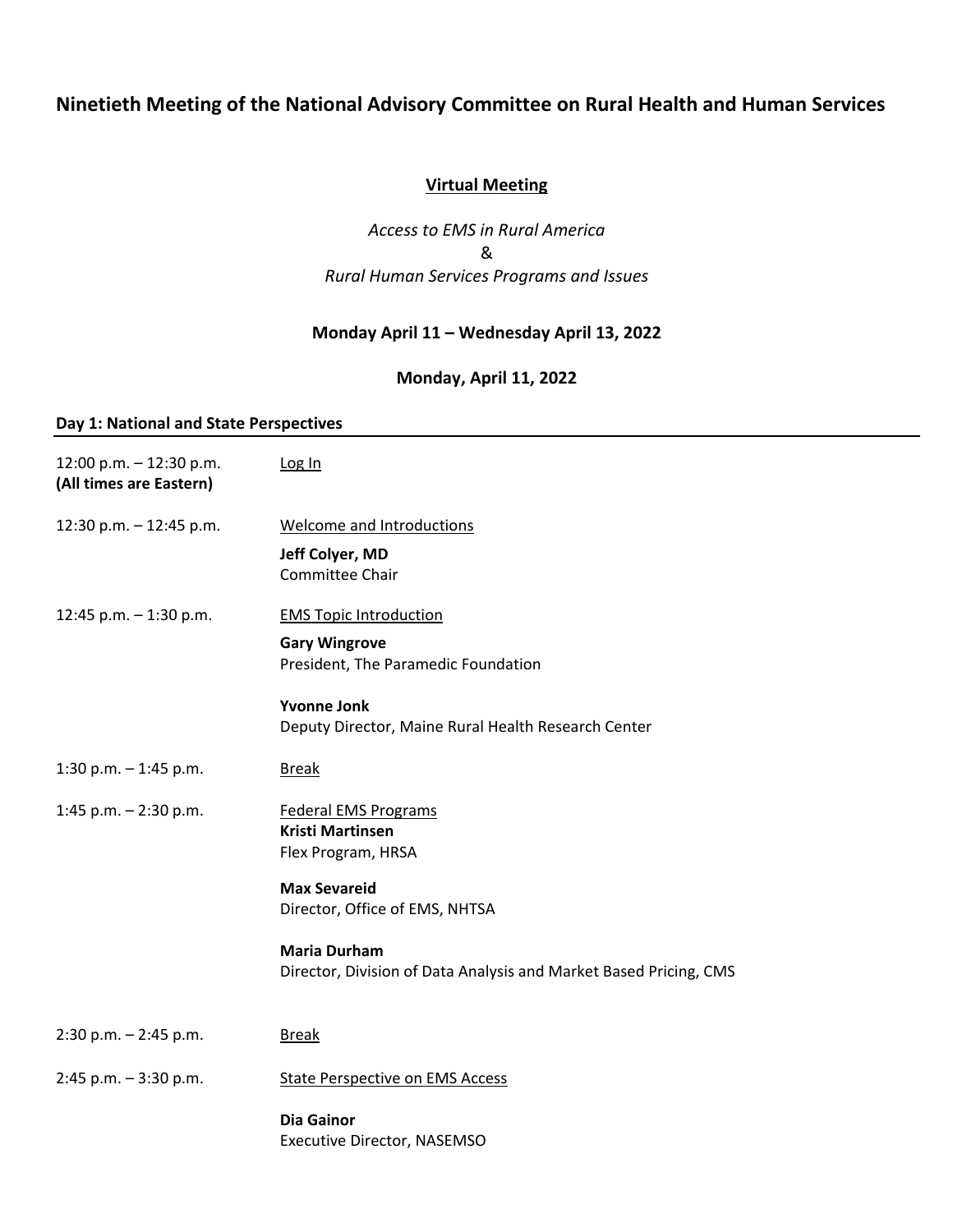**Guy Dansie** Director, Utah Emergency Medical Services Bureau

**Sam Hurley** Director, Maine Office of Emergency Medical Services

| $3:30$ p.m. $-4:30$ p.m. | Committee Discussion    |
|--------------------------|-------------------------|
| $4:30$ p.m. $-4:45$ p.m. | Call for Public Comment |

4:45 p.m. **MEETING ADJOURNS**

### **Tuesday, April 12, 2022**

#### **Day 2: Virtual Site Visit**

| 12:00 p.m. - 12:30 p.m.<br>(All times are Eastern) | Log In                                                |
|----------------------------------------------------|-------------------------------------------------------|
| Day 2: Site Visit 1                                |                                                       |
| 12:30 p.m. - 1:30 p.m.                             | Provider Panel - Reimbursement                        |
|                                                    | Jamie Pafford-Gresham                                 |
|                                                    | CEO AR/OK/MS Operations, Pafford Medical Services     |
|                                                    | <b>Jim Finger</b>                                     |
|                                                    | CEO/Administrator, Rutland Regional Ambulance Service |
| Day 2: Site Visit 2                                |                                                       |
| 12:30 p.m. $-$ 1:30 p.m.                           | Provider Panel - Workforce                            |
|                                                    | <b>Jules Scadden</b>                                  |
|                                                    | Director, Dystart Ambulance Service                   |
|                                                    | <b>Shawn Phillips</b>                                 |
|                                                    | Director, Lafayette County EMS                        |

### **Day 2: Subcommittees Reconvene**

1:30 p.m. - 1:45 p.m. Break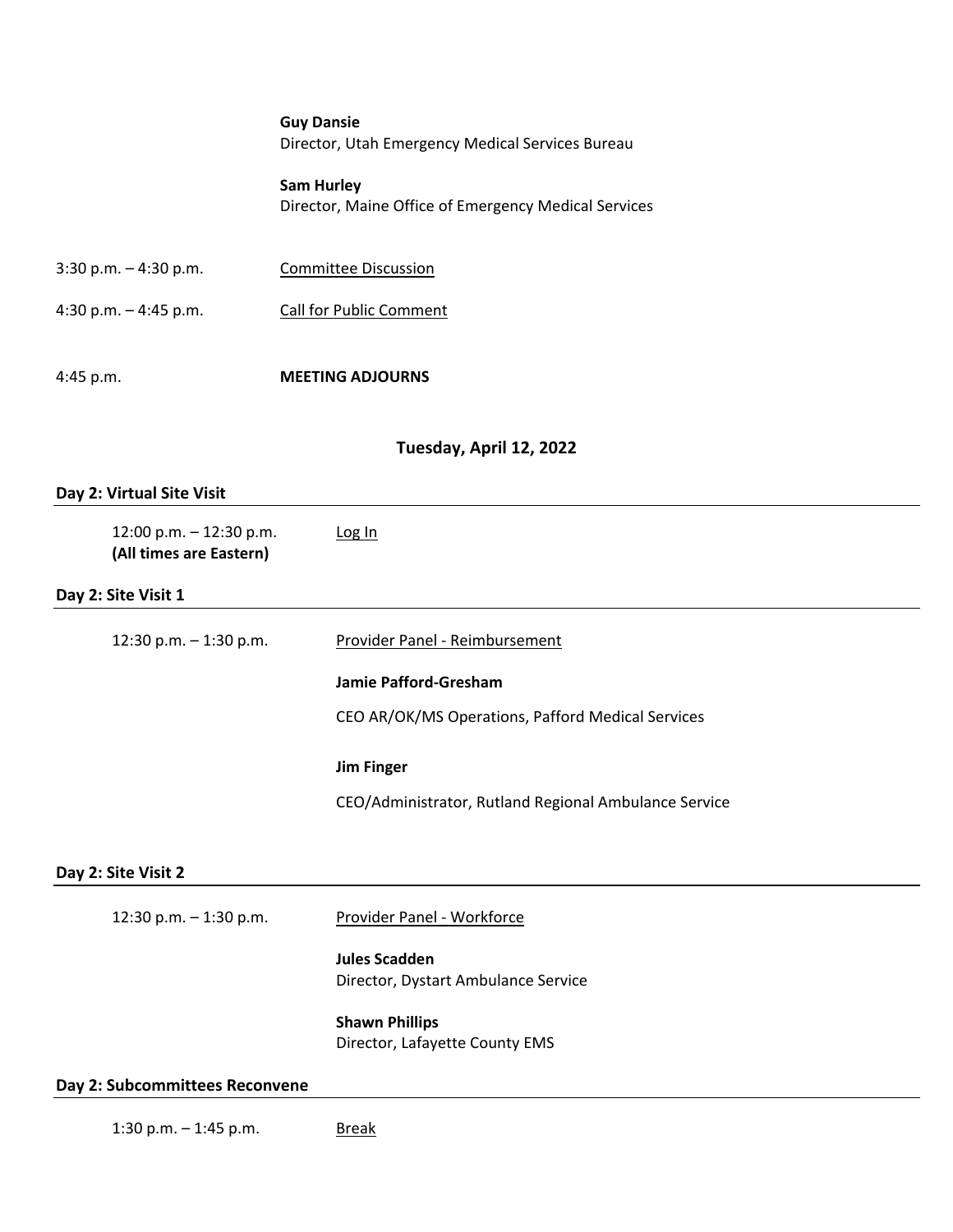| 1:45 p.m. $-$ 2:15 p.m.  | <b>Tribal Perspectives on EMS Access</b>                                              |
|--------------------------|---------------------------------------------------------------------------------------|
|                          | Loretta Christensen<br>Chief Medical Officer, IHS                                     |
|                          | <b>Darrell LaRoche</b><br>Director, Office of Clinical and Preventative Services, IHS |
| $2:15$ p.m. $-3:15$ p.m. | Debrief on Site Visits and National, State, and Tribal Perspectives                   |
| $3:15$ p.m. $-3:30$ p.m. | <b>Break</b>                                                                          |
| $3:30$ p.m. $-4:30$ p.m. | Discussion of EMS Policy Recommendations                                              |
| 4:30 p.m. $-$ 4:45 p.m.  | <b>Call for Public Comment</b>                                                        |
| $4:45$ p.m.              | <b>MEETING ADJOURNS</b>                                                               |

# **Wednesday, April 12, 2022**

# **Day 3: Recommendations, Human Services Panel, and Wrap-Up**

| 12:00 p.m. $-$ 12:30 p.m.<br>(All times are Eastern) | Log In                                                                                    |
|------------------------------------------------------|-------------------------------------------------------------------------------------------|
| 12:30 p.m. $-$ 2:00 p.m.                             | Rural Human Services: Context Setting and Emerging Issues                                 |
|                                                      | Jocelyn Richgels - Moderator<br>Director, National Policy Programs, RUPRI<br>Fellow, HRSA |
|                                                      | <b>Lacey Boven</b><br>Regional Administrator, ACL                                         |
|                                                      | Jeannie Chaffin<br>Former Director of Office of Community Services, ACF                   |
| $2:00$ p.m. $-2:30$ p.m.                             | Human Services Programs in Rural Contexts: Preliminary Findings                           |
|                                                      | Lisa Zingman<br>Research Analyst, ACF                                                     |
|                                                      | <b>Aira Jae Etheridge</b><br>Public Health Analyst, HRSA                                  |